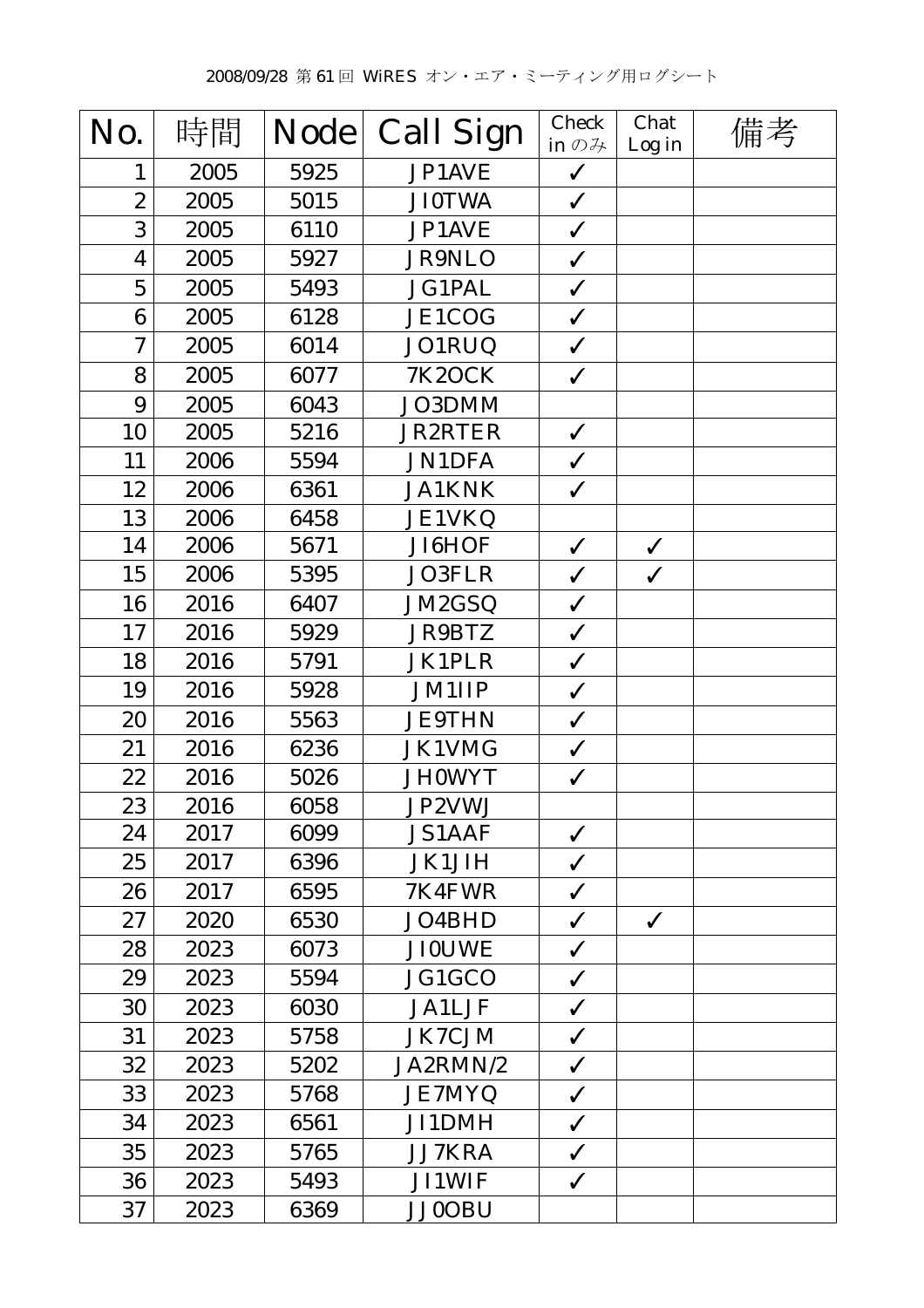| 38 | 2024 | 5250 | JQ1AHZ/6      | $\checkmark$ |              |  |
|----|------|------|---------------|--------------|--------------|--|
| 39 | 2030 | 5564 | 7M1RUL        | $\checkmark$ | $\checkmark$ |  |
| 40 | 2030 | 5584 | <b>JN2ESN</b> | $\checkmark$ |              |  |
| 41 | 2030 | 5473 | <b>JG3EYA</b> | $\checkmark$ |              |  |
| 42 | 2030 | 6322 | 7N1KHJ        | $\checkmark$ |              |  |
| 43 | 2030 | 6431 | JO3OIX        | $\checkmark$ |              |  |
| 44 | 2030 | 5522 | JP1QGO        | $\checkmark$ |              |  |
| 45 | 2030 | 5018 | <b>JH0FFT</b> | $\checkmark$ |              |  |
| 46 | 2030 | 5494 | <b>JA2WSM</b> | $\checkmark$ |              |  |
| 47 | 2030 | 6155 | JR1BPO        | $\checkmark$ |              |  |
| 48 | 2031 | 5577 | <b>JA2PIT</b> | $\checkmark$ |              |  |
| 49 | 2034 | 5768 | <b>JE7MYQ</b> | $\checkmark$ | $\checkmark$ |  |
| 50 | 2034 | 5794 | JH9TJT        | $\checkmark$ | $\checkmark$ |  |
| 51 | 2035 | 6452 | <b>JE3JBA</b> | $\checkmark$ |              |  |
| 52 | 2035 | 6085 | <b>JE9CRJ</b> | $\checkmark$ |              |  |
| 53 | 2035 | 5492 | <b>JJ0DIR</b> | $\checkmark$ |              |  |
| 54 | 2035 | 5289 | <b>JL1PEE</b> | $\checkmark$ |              |  |
| 55 | 2035 | 5350 | <b>JG3EBB</b> | $\checkmark$ |              |  |
| 56 | 2037 | 5456 | JQ2SZC        | $\checkmark$ | $\checkmark$ |  |
| 57 | 2037 | 5456 | JQ2SZD        | $\checkmark$ | $\checkmark$ |  |
| 58 | 2040 | 5488 | JF2OWN        |              |              |  |
| 59 | 2040 | 6284 | JJ2MMH        |              |              |  |
| 60 | 2040 | 6321 | JK1DOT/2      | $\checkmark$ |              |  |
| 61 | 2040 | 5214 | JK2PLQ        |              |              |  |
| 62 | 2040 | 6271 | <b>JJ7XMC</b> | $\checkmark$ |              |  |
| 63 | 2049 | 6536 | JH1PEX        | $\checkmark$ | $\checkmark$ |  |
| 64 | 2049 | 6587 | JF1QQN        | $\checkmark$ | $\checkmark$ |  |
| 65 | 2049 | 5454 | J12THT        | $\checkmark$ | $\checkmark$ |  |
| 66 | 2054 | 6566 | <b>JM7JZS</b> | $\checkmark$ | $\checkmark$ |  |
| 67 | 2054 | 5316 | <b>JE3MXU</b> | $\checkmark$ | $\checkmark$ |  |
| 68 | 2054 | 6320 | <b>JH1SYW</b> | $\checkmark$ | $\checkmark$ |  |
| 69 | 2056 | 5544 | JI3OMK        | $\checkmark$ |              |  |
| 70 | 2056 | 6034 | <b>JJ3ANM</b> | $\checkmark$ |              |  |
| 71 | 2056 | 6455 | <b>JQ2RUF</b> | $\checkmark$ |              |  |
| 72 | 2056 | 6326 | JM1GED/1      | $\checkmark$ |              |  |
| 73 | 2056 | 6140 | <b>JJ0KNV</b> | $\checkmark$ |              |  |
| 74 | 2056 | 6362 | <b>JQ1RTA</b> | $\checkmark$ |              |  |
| 75 | 2056 | 6225 | JF1CDO        | $\checkmark$ | $\checkmark$ |  |